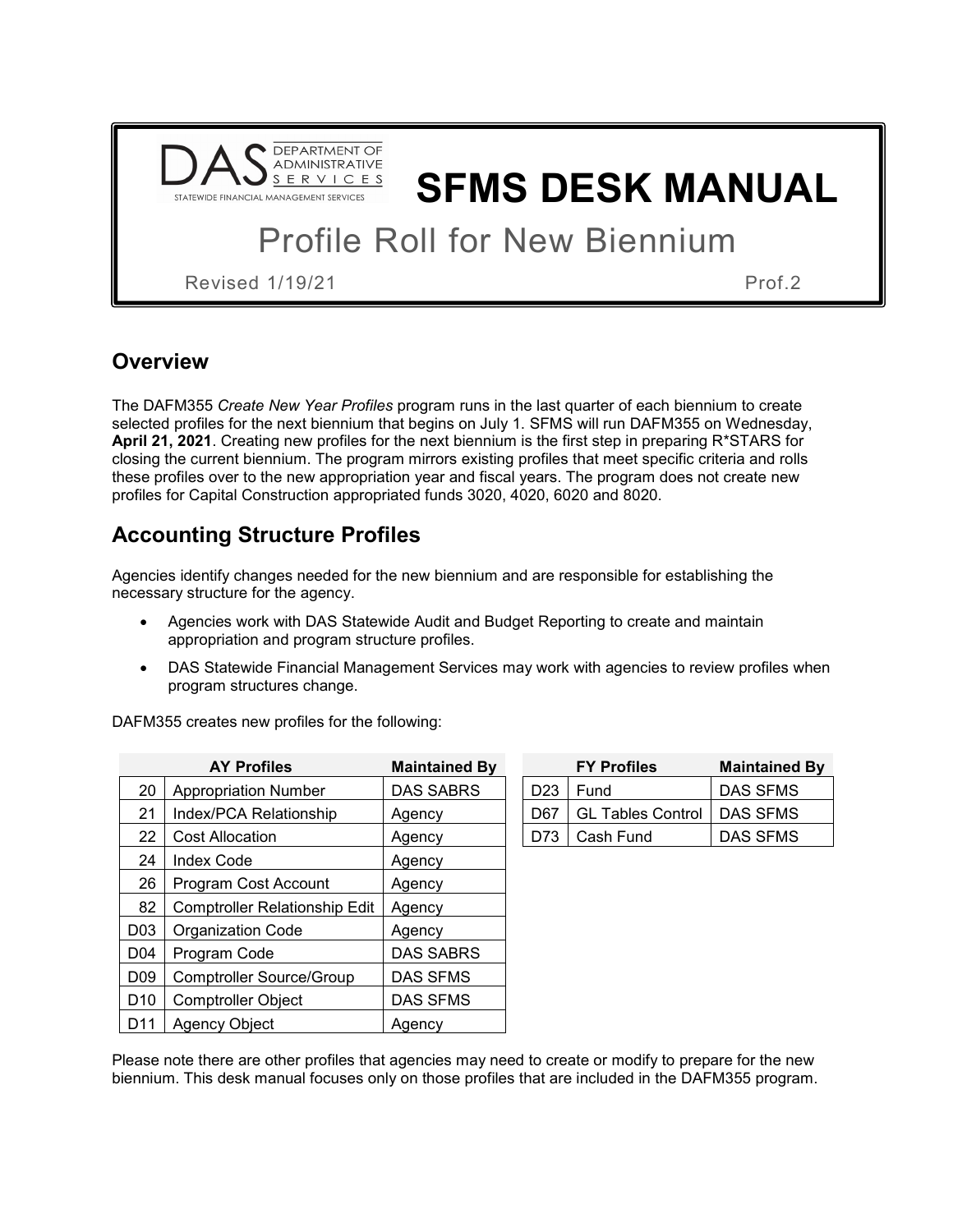## **Program Details**

The program creates a new appropriation year and fiscal year profile if the following settings exist:

- The AY or FY is equal to the 97 System Management Profile's current AY or FY.
- The status code is "A", active.
- The Effective End Date is blank or greater than the 97 System Management Profile's current FY.

If a profile meets the criteria as stated above, the following will occur:

#### *For AY profiles:*

- One new record is created.
- AY for the new record is the new AY.
- The Effective Start Date of the new record is July 1 of the new FY.
- For the **20 Appropriation Number** profile, the Effective End Date for the new record is increased by two years. For most 20 profiles, the end date is December 31.
- For all other AY profile records, if the Effective End Date is blank, it remains blank. If it includes a date greater than the 97 System Management Profile's current FY, it is increased in the new record by 3 years.

#### *For FY profiles:*

- Two new records are created.
- The FY will equal the new FY for the first record and the subsequent FY for the second record.
- The Effective Start Date of each profile will be July 1 of the new FY.
- If the Effective End Date is blank, it will remain blank.

Please refer to the end of this desk manual for additional examples.

## **Agency Responsibilities**

Accounting structures may remain the same, need minor modifications or require substantial changes. Agencies review their accounting profiles and submit documentation to SABRS and SFMS as necessary to establish program structure changes.

**Agencies must not modify existing profile data elements after a transaction posts to the financial tables.** Changes to existing profile data elements cause mismatch errors for additional transaction entries. Contact your SFMS Agency Analyst for assistance.

Follow the guidelines below for DAFM355 profiles depending on the agency structure changes.

- Before the program runs, ensure necessary profiles are active and have appropriate Effective End Dates to generate new profiles.
- **If balances exist in any profile structure, agencies must allow DAFM355 to create the new profile.** The new profile is necessary for adjusting transactions after July 1.
- If balances do not exist in a current profile structure, inactivate or enter an Effective End Date to prevent creation of a new profile. If you inactivate or modify a current year profile to not roll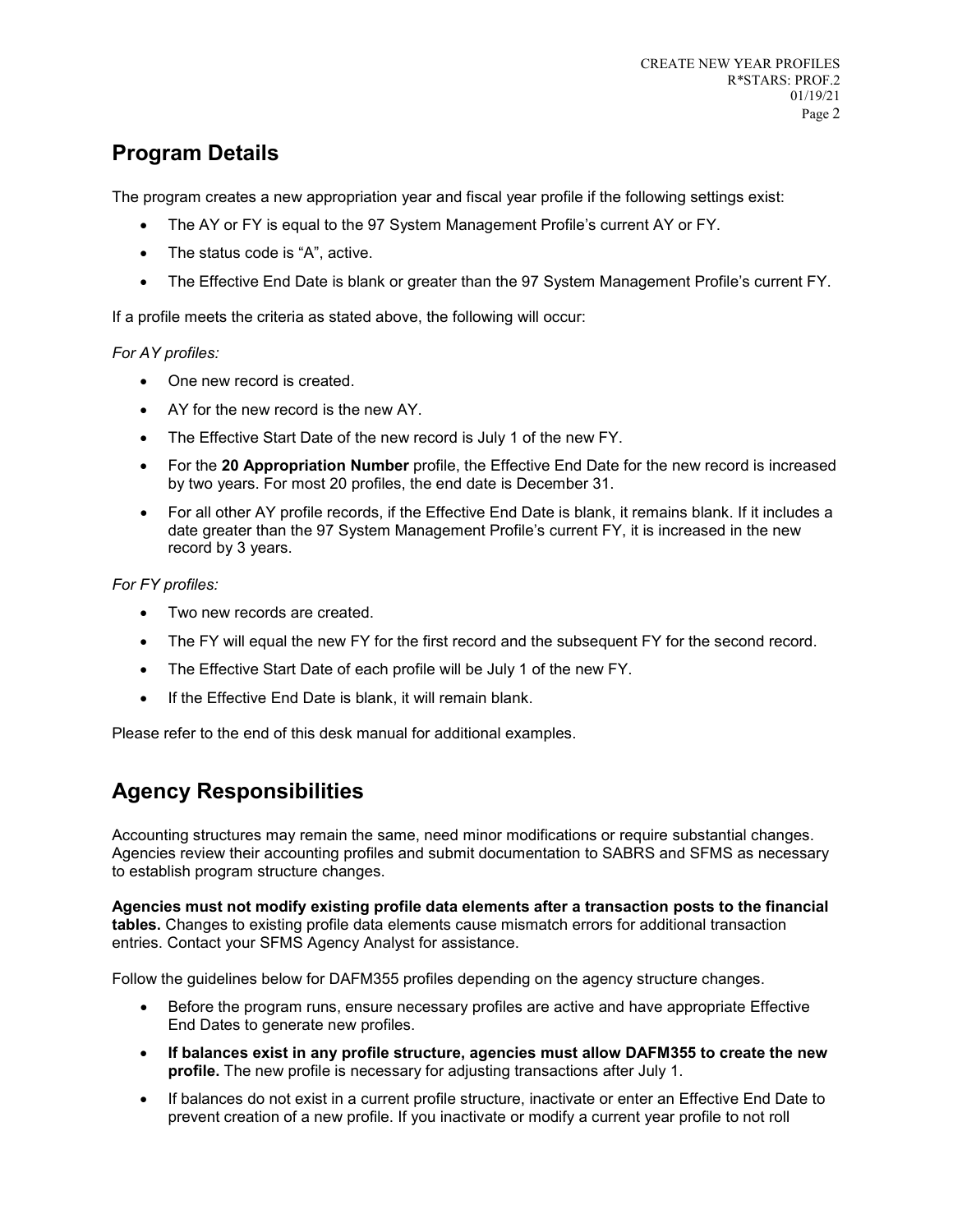forward, **remember to return the profile to the original status after DAFM355 runs** so you may continue to process current year transactions using the profile.

- Before using the new profiles, review and make modifications as necessary. Remember to update appropriation numbers on 26 PCA or 24 Index profiles if needed. Submit appropriate forms to SFMS for any requested modifications to D73 Cash Fund profiles.
- After the program runs, establish new profiles. Submit appropriate forms for SFMS to set up D23 Fund and D73 Cash Fund profiles.

Please remember to review other agency-specific profiles that are not included in the DAFM355 to ensure your agency is ready for the new biennium starting July 1. If your agency has questions, please contact your SFMS Agency Analyst.

### **DAFM355 Examples**

The following examples are provided to assist in understanding the selection criteria of DAFM355.

#### **Current Conditions as indicated on the 97 System Management Profile:**

- $FY = 2021$ 
	- $AY = 2021$

#### **FY Profiles:**

#### **FY Example #1**

FY20 profile with an Effective End Date that is blank or greater than the last day of the Current Fiscal Year and Status is 'A'.

- o Does the FY equal the **97** profile's Current Fiscal Year? **No**
- o Is the Status 'A'? **Yes**
- o Is the Effective End Date blank or greater than the last day of the **97** profile's Current Fiscal Year? **Yes**

#### **Then:**

DAFM355 will not create a new profile.

#### **FY Example #2**

FY21 profile with an Effective End Date is blank or greater than the last day of the Current Fiscal Year and Status is 'A'.

- o Does the FY equal the 97 profile's Current Fiscal Year? **Yes**
- o Is the Status 'A'? **Yes**
- $\circ$  Is the Effective End Date blank or greater than the last day of the 97 profile's Current Fiscal Year? **Yes**

#### **Then:**

DAFM355 will create two records for this FY profile.

- $\circ$  A new profile record is created for FY22 (FY21 + 1).
- $\circ$  A new profile record is created for FY23 (FY21 + 2).
- o Effective Start Date will be 07012021.
- $\circ$  If the Effective End Date is blank on the old record, it will be blank on the new record.